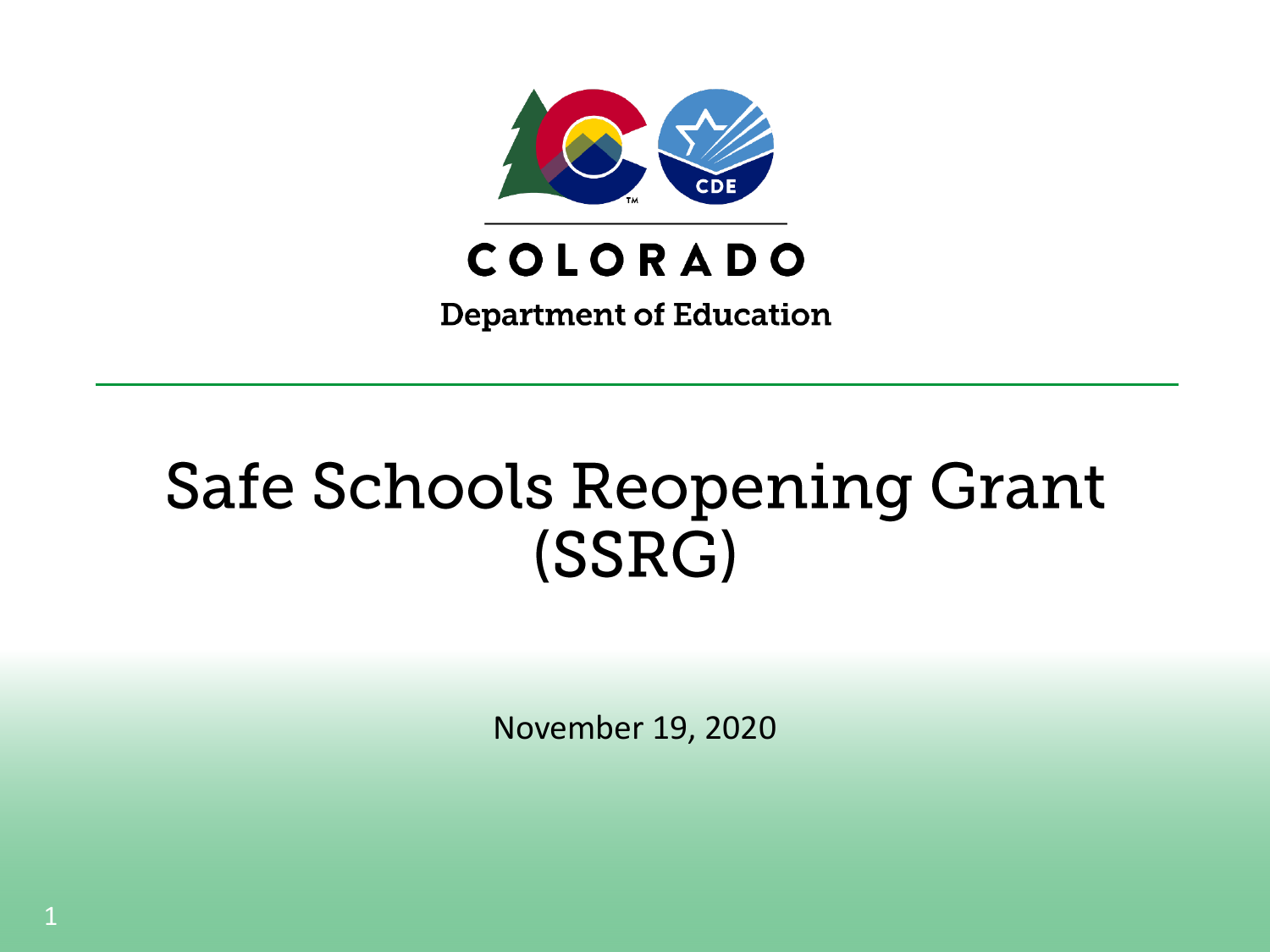### **SSRG Overview**

In partnership with the Colorado Department of Public Health and Environment (CDPHE), the Colorado Department of Education (CDE) is offering a \$15 million, one-time grant funding opportunity for Local Educational Agencies with public schools that are struggling to return to in-person learning and need additional resources to safely reopen when possible.

- Application is available at:<http://www.cde.state.co.us/ssrg-application>
- Approval and Transmittal Form is available at: [http://www.cde.state.co.us/caresact/safeschoolsreopeninggrantapprovalandtra](http://www.cde.state.co.us/caresact/safeschoolsreopeninggrantapprovalandtransmittalform2020) nsmittalform2020
- Application deadline: *Monday, November 30, 2020 at 5:00 pm.*
- Award Notifications: Friday, December 4, 2020
- Expenditure Deadline: Wednesday, December 30, 2020
- Allowable Uses:<http://www.cde.state.co.us/caresact/crf-allowableexpenditures>
- Grant Code: 6012

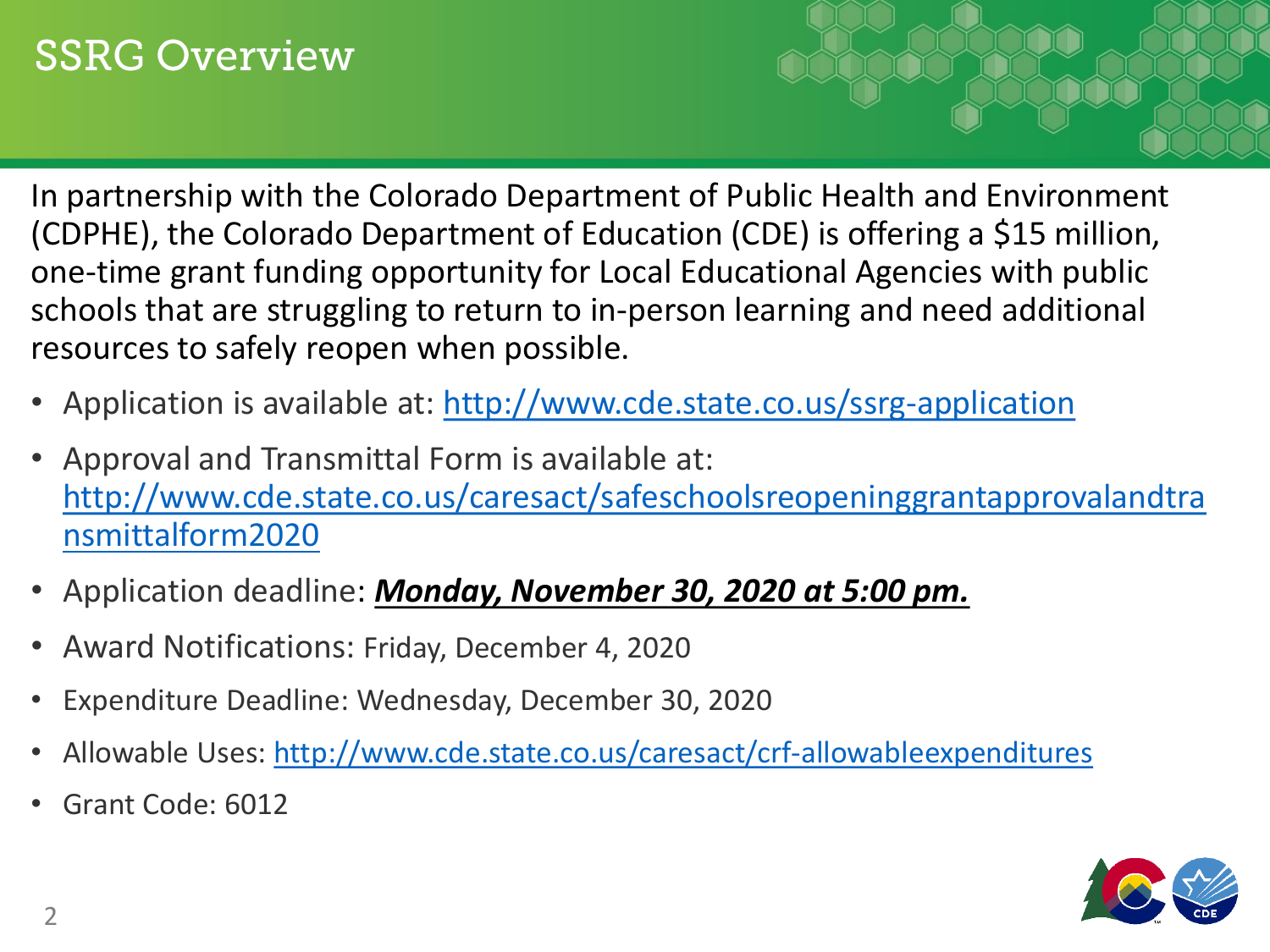Priority will be given to school districts, charter schools, and BOCES with a high percentage of at-risk pupils.

Applicants may utilize funds to make purchases to assist with reopening, including:

- HVAC improvements if expense is reasonable, not budgeted, and necessary to address COVID 19 pandemic
- Plexiglass
- Outdoor classrooms and/or lunchrooms
- Testing and health screening tools
- Additional PPE
- Additional sanitization equipment
- Other uses that further goal of returning to in-person learning as soon as possible

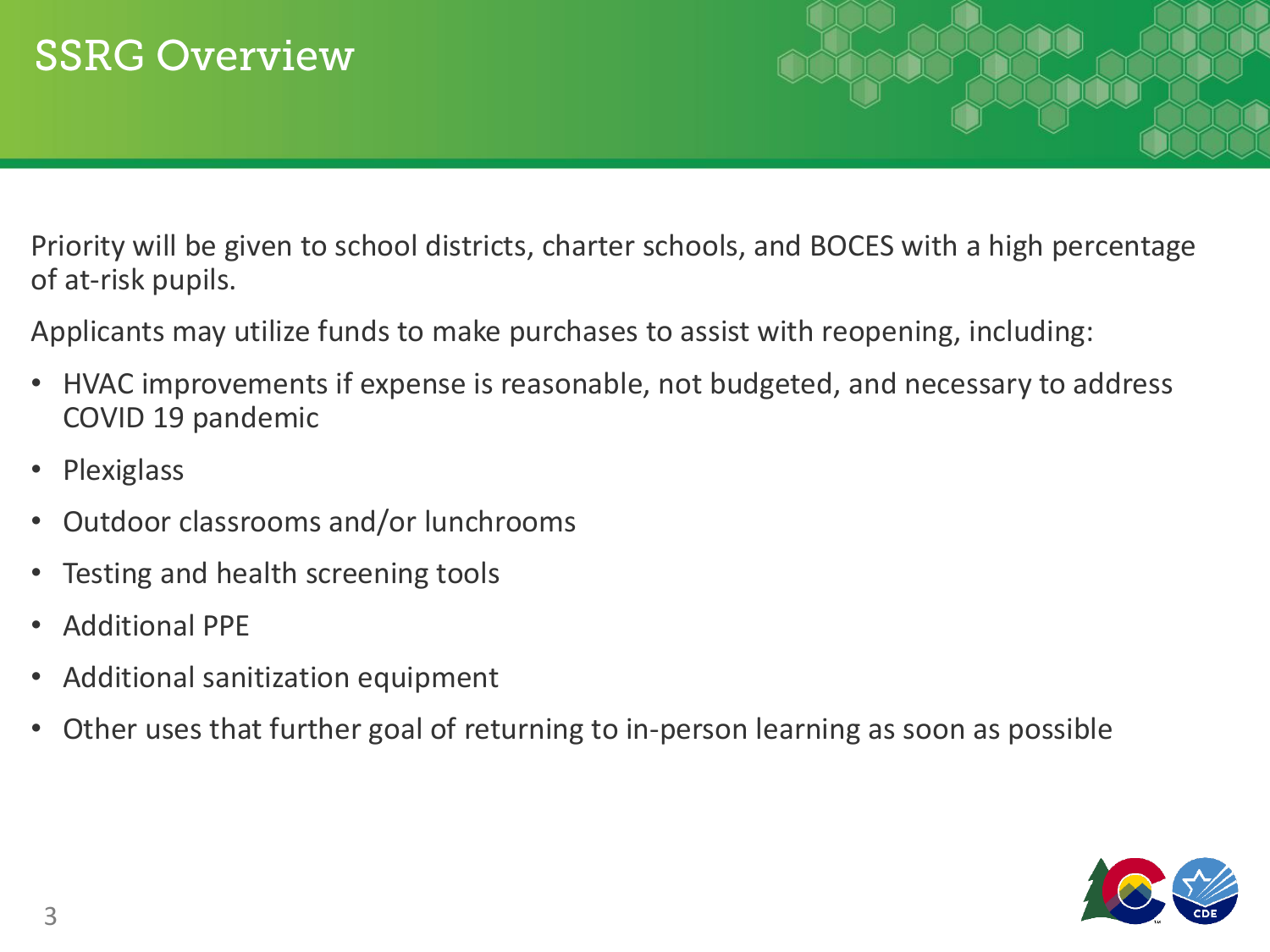# **SSRG Application**

- 
- Application is available at:<http://www.cde.state.co.us/ssrg-application>
- Approval and Transmittal Form is available at: [http://www.cde.state.co.us/caresact/safeschoolsreopeninggrantapprovalandtransmittalf](http://www.cde.state.co.us/caresact/safeschoolsreopeninggrantapprovalandtransmittalform2020) orm2020
- Budget: Applicants approved for funding will be asked to work with CDE to complete a budget prior to release of funding. Budgets must be approved by CDE prior to funds being obligated.
- Charter Schools: LEAs are invited to apply on behalf of one or more schools within the district, including charter schools.
- Questions:
	- Describe the applicant's challenges with reopening for in-person learning and the need for additional funding (no more than half a page).
	- List the amount of funding requested for reopening (dollar amount).
	- Describe the intended use(s) of these funds and how this funding will support your district's return to inperson learning (2-3 sentences).
	- Describe how the applicant would fully spend this amount of funding prior to Dec. 30, 2020 and the level of confidence in executing the funds (2-3 sentences).
	- Other (optional) Describe any additional extenuating circumstances that increase the applicant's need for these funds (e.g. impact by fires).

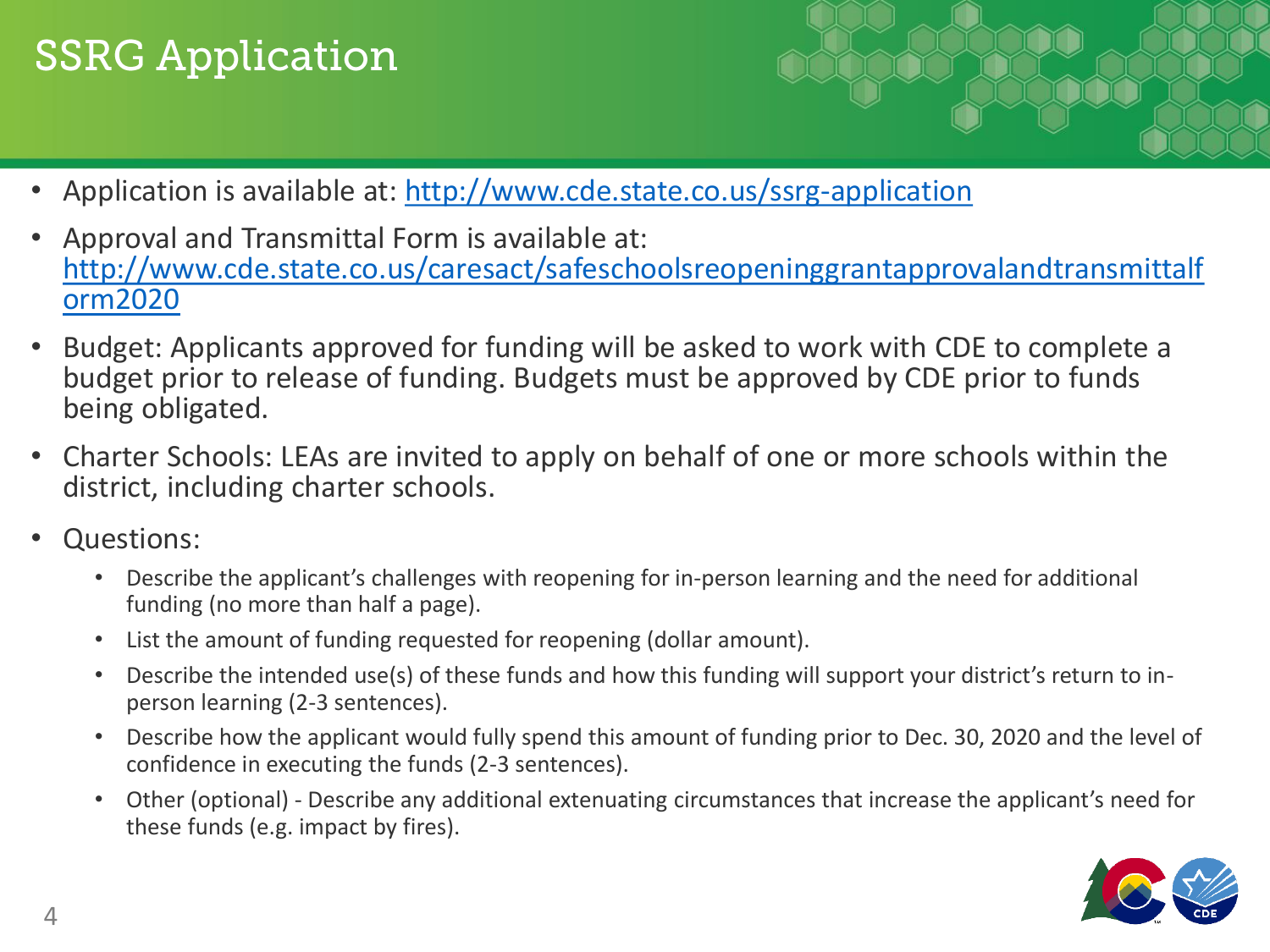### **SSRG Questions**

- Q: Please clarify the requirement for LEAs to "demonstrate that they have struggled to reopen for in-person learning during the fall". Does this prohibit a district that has been providing in-person learning from applying?
- A: The Gov's Office has approved for districts that have not "struggled to reopen inperson this fall" to apply if they can demonstrate that the additional funds will help them to remain open for in-person learning.
- Q: Are expenditures prior to the date of award allowable?
- A: Expenditures from July December are allowable. The priority will be on forward-looking expenditures, as opposed to recoding past expenses.